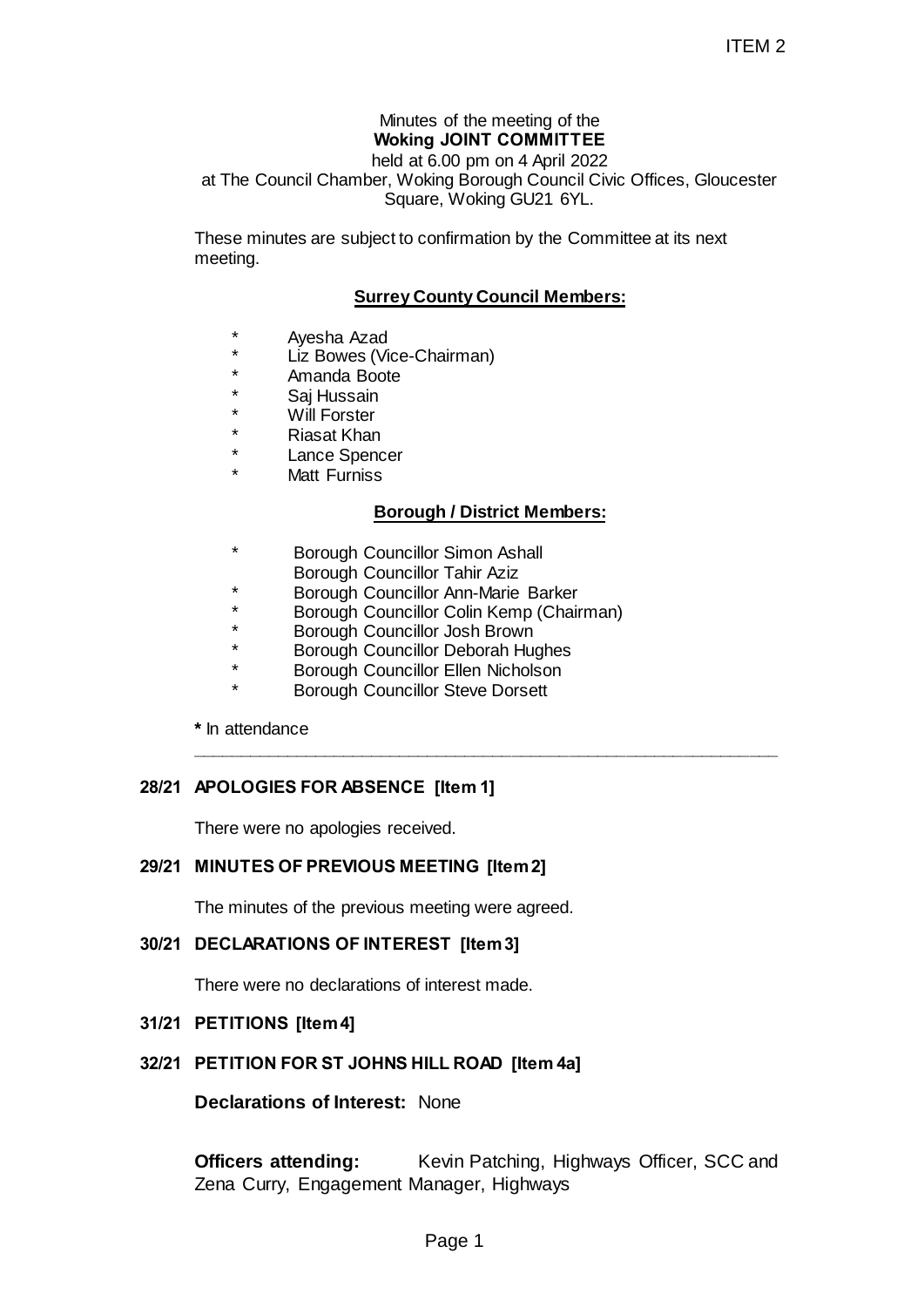# **Petitions, Public Questions, Statements:** One petition as detailed

The petitioner, Paul Smith, attended and presented the petition. He noted that the figures available on the "crash map" website (7 incidents in 5 years, with 4 serious) were different from those in the report. He asked for more work to be done to look at the issues, including the collision rates and the problem of sight lines.

Members were very supportive of the petition and the following points were noted:-

The divisional member (Cllr Azad) offered a site visit with the petitioner and Highways officer and highlighted that she could use some of her funds for additional surveys if required. The Engagement Manager highlighted that this would fit very well with the new approach which was more direct and collaborative with residents and Divisional Members.

Cllr Rob Leach (who was in attendance as a member of the public) gave support to the petition but also called for a pedestrian crossing to replace the current island. He felt that this would allow for continuous pavement for elderly residents from the top to the bottom and would also act as a traffic calming measure. He noted that the island was too small for buggies and mobility scooters to use properly. It was agreed that this would be included for consideration at the site visit.

Two amendments to the recommendations were suggested by Cllr Forster, seconded by Cllr Azad and carried by the Committee.

The Local Committee noted that:

- **(i)** Previous speed surveys undertaken along St John's Hill Road have indicated a generally good level of compliance with the existing 30mph speed limit. As such, it has not been identified as a priority site on the Woking Speed Management Plan and there are no existing proposals to introduce speed enforcement / reducing measures. However, further surveys will be undertaken to gather up to date speed data. TTEM 2<br>
Petitions, Public Questions, Stater<br>
The petitioner, Paul Smith, attended<br>
noted that the figures available on the<br>
in 5 years, with 4 seriously were different<br>
asked for more work to be done to loo<br>
collision rate
	- **(ii)** The road will continue to receive regular safety inspections, with remedial work undertaken as necessary but that there are currently no plans to resurface the entire road. **Officers assess whether St John's Hill Road should be included in the Horizon road resurfacing programme.**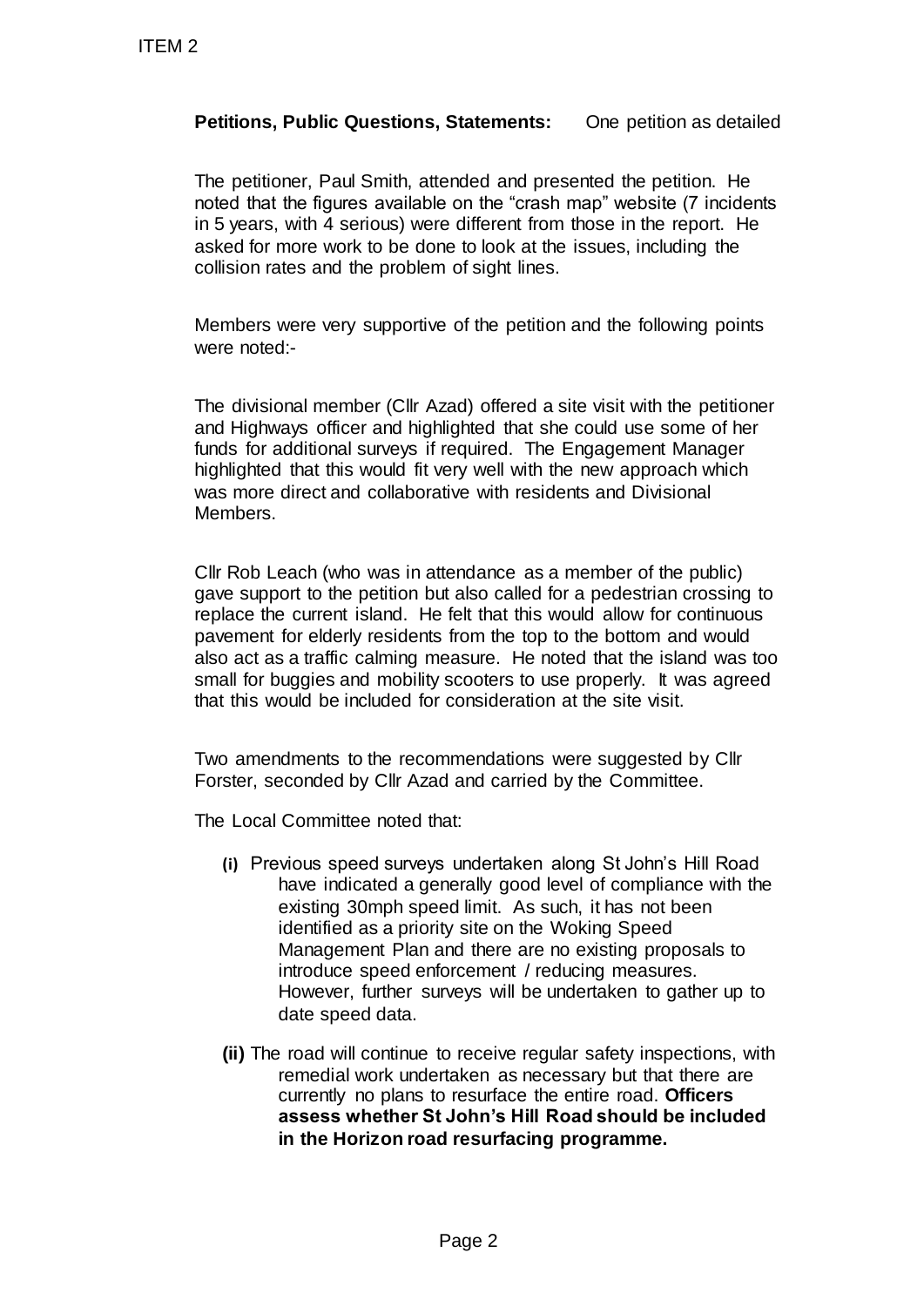- **(iii)** The limited extent of adopted highway land precludes the construction of additional lengths of footway.
- **(iv)** Officers will liaise with Surrey Police about the proposed Community Speed Watch and allegations of anti-social driving.

### **(v) Officers will add St John's Hill Road to the previously identified Woking Integrated Transport Scheme list.**

### **33/21 PETITION RE A SAFE ROUTE CONNECTING BROOKWOOD, PIRBRIGHT, PIRBRIGHT CAMP AND SHEETS HEATH [Item 4b]**

The petition was regarding the Guildford local area, but had been signed by many Woking residents and was of considerable interest as it fell right on the boundary. The petition had been created on change.org and had not been heard at the Guildford Joint Committee but had been referred to with the suggestion of a cross boundary project and shared costs. The project was on the Guildford work programme but had not been prioritised for 22/23. ITEM 2<br>adopted highway land precludes the<br>didional lengths of footway.<br>Surrey Police about the proposed<br>3 IVatch and allegations of anti-social<br>3 IVatch and allegations of anti-social<br>3 Integrated Transport Scheme list.<br>E

It was felt the best approach would be a site meeting with both Divisional Councillors, who could then promote this as their priority project going forward. Cllr Azad agreed that she would be happy to meet with Cllr Witham from Guildford to look at a joint solution.

### **34/21 WRITTEN PUBLIC QUESTIONS [Item 5]**

There were no written public questions received.

There were five members of the public in attendance, two of whom wished to ask questions so the Chair agreed a short public forum.

Question 1 – Robert Shatwell, Hoe Valley Neighbourhood Forum re the state of the public footpath from Fishers Farm to the River Wey. He stated that the footpath was unsafe and that SCC had in place a diversion route that took people towards Old Woking and Gresham Mill, which was a much longer route. He urged SCC to repair the pathway and create a footbridge.

Members discussed the issue, including the fact that the Right of Way went over a privately owned bridge and that SCC was in discussion with the owner on this longstanding issue. Further discussions and information would be sought.

Question 2 – Phillip Gent re Shaw Road. He stated that he was concerned about the speeding on Shaw Road which had a 50mph limit from Kettlewell Hill to the six crossing roundabout and Horsell Common, which residents wanted reduced to 40mph.

The Highways Officer stated that 3 speed surveys had been undertaken (funded by Cllr Khan) and these showed good compliance which meant that a 40mph limit could be implemented. There was provision in this years work programme for further studies and a possible speed reduction and they would be working with Cllr Khan on this.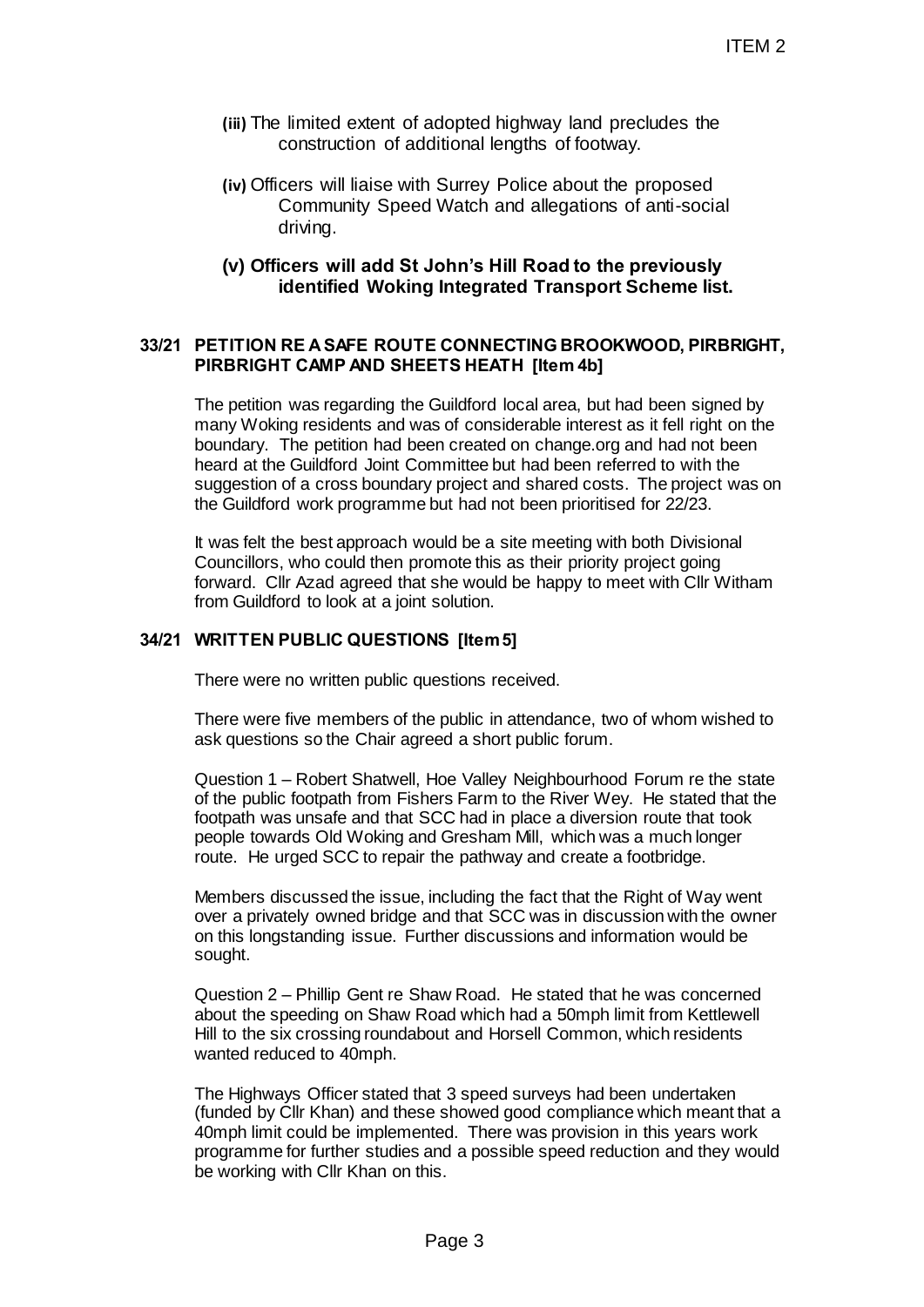# **35/21 WRITTEN MEMBERQUESTIONS [Item 6]**

There were 7 written member questions received. The full questions raised and answers given were published in a supplementary agenda.

- 1. Will Forster re road safety in Sutton Green
- 2. Will Forster re footpath between Egley Road and Hoe Stream
- 3. Ellen Nicholson re streetlight opposite Quadrant Court
- 4. Ann-Marie Barker re Electric Vehicles
- 5. Ann-Marie Barker re Parking notices handed out
- 6. Simon Ashall re Smarts Heath Road speeding
- 7. Simon Ashall re Egley road 30mph signage

The following points and supplementary questions were raised.

Egley Road – Cllr Forster noted the response and would look for potential funding opportunities

Quadrant Court Streetlight – response to be chased up.

Electric Vehicles - Home charging in communal areas remained an issue. The Borough and County were working closely together on all aspects and bids had been made for car park chargers, with a potential second round of funding available from the Carbon Trust. Cllrs asked for further briefings on how this was progressing to go onto the forward plan.

PCNs – Enforcement of the disabled bays at Goldsworth park recreation ground was raised as an issue and would be passed to the team to follow up.

Smarts Heath Road – It was agreed that that further work was needed with a potential on site visit with officers and residents to look at what was needed.

Egley Road – Cllrs asked if more could be done to highlight the new speed limit in force. It was noted that "new speed limit" signs were a temporary measure that should only be used for 3 months under the Road traffic Act. VAS signs could be used to raise awareness.

### **36/21 SURREY HALF MARATHON [Item 7]**

**Declarations of Interest:** None

**Officers attending:** Lynsey Brown and Craig Thornton, Race Organisers, Steve May, Woking Borough Council

### **Petitions, Public Questions, Statements:** None

The race organisers outlined the successes of previous years and the lengths that they went to to ensure that road access could be maintained for those that needed it, including carers and event venues. Members welcomed the report and highlighted the inclusion of children who might struggle with the entrance fees. The race organisers were happy to look into this and explore options with local schools. ITEM 2<br>
35/21 WRITTEN MEMBER QUESTIONS [Ite<br>
There were 7 written member questions<br>
and answers given were published in a start<br>
1. Will Forster re rods at start in Sutton<br>
2. Will Forster re declared by insulting that<br>
4.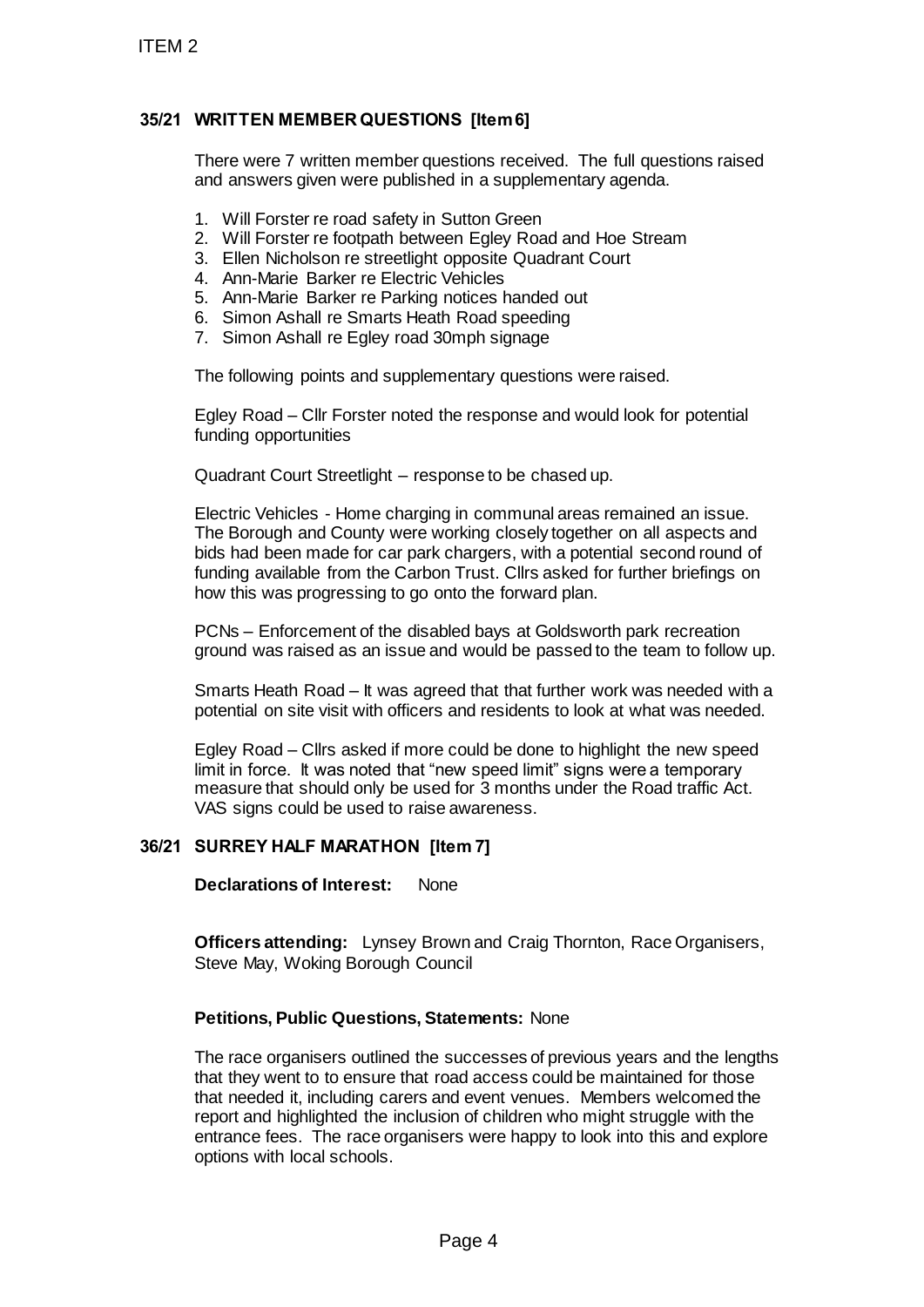A local resident enquired whether alternative routes could be considered, to both spread the event and the impact, but also to allow a wider selection of residents to observe the runners passing by. This had been discussed and would continue to be investigated.

The Joint Committee agreed that:

- i. The Surrey Half Marathon, 5km race and kids race can start and finish at Woking Leisure Centre on Sunday 12 March 2023, Sunday 17 March 2024 and Sunday 16 March 2025.
- ii. That unless there are any major operational issues of concern or significant requests by the Event Organisers to modify the event following the 2023 event, that subject to a full event debrief, the Woking Safety Advisory Group give approval for future events to take place in 2024 and 2025.

Reasons for decisions:

There are significant benefits to the event organiser if approval can be provided for events

in 2023, 2024 and 2025, increasing entry numbers and allowing forward planning

## **37/21 DRAFT HIGHWAYS FORWARD PROGRAMME 2022/2023 [Item 8]**

**Declarations of Interest:** None

**Officers attending:** Zena Curry, Engagement Manager and Kevin Patching, Highways Officer, SCC

### **Petitions, Public Questions, Statements:** None

Members welcomed the report and the projects and schemes that would be taken forward. Particular support was given for the Hermitage Road Crossing point.

Members raised points about the process going forward and felt that one per area and financially limited schemes might restrict major projects. It was noted that the prioritisation process did highlight important schemes to members and would be subject to scrutiny and feasibility. Stakeholder engagement officers would be assisting members in identifying local need and local priorities. ITEM 2<br>
IFM and the control of the considered, to<br>
impact, but also to allow a wider selection of<br>
rs passing by. This had been discussed and<br>
at.<br>
at Skm race and kids race can start and finish at<br>
at.<br>
The Sunday 12 Marc

The Joint Committee (Woking) agreed to:

#### **General**

(i) Note that the Joint Committee's devolved highways budget for capital works in 2022/23 is £609,873.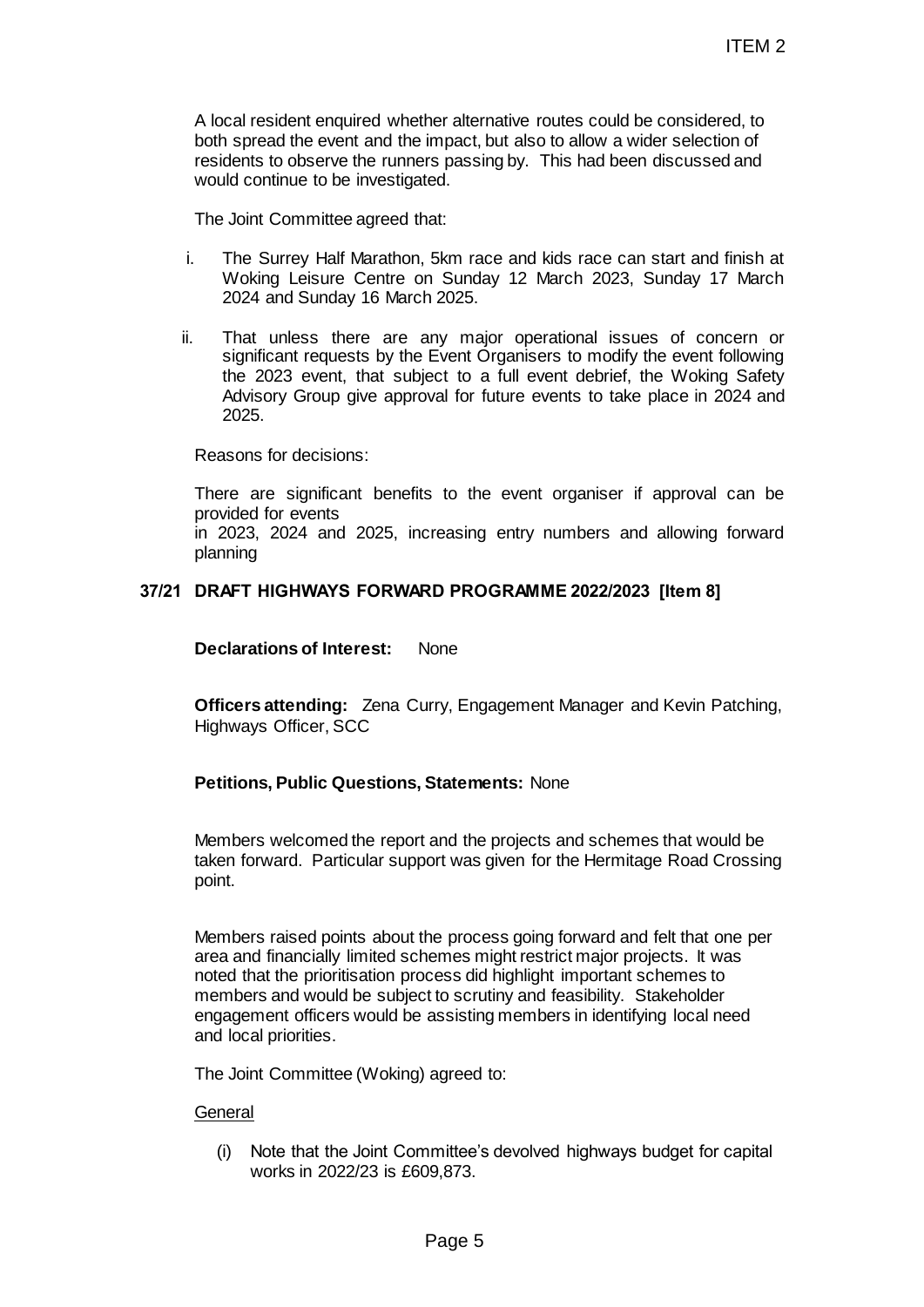- (ii) Agree that the devolved capital budget for highway works be used to progress both capital improvement schemes and member capital allocation as detailed in section 1.
- (iii) Authorise that the Highway Engagement & Commissioning Manager in consultation with county members to be able to reallocate budget to reserve schemes should there be a need to change the programme.
- (iv) Authorise that the Highways Engagement and Commissioning Manager in consultation with county members, be able to allocate any additional funding for schemes, in accordance with any guidance issued surrounding that funding.

### Capital Improvement Schemes

- (v) Agree that the capital improvement schemes allocation for Woking be used to progress the Major Integrated Transport Schemes (ITS) programme set out in Annex 1.
- (vi) Authorise that the Highways Engagement and Commissioning Manager be able to vire money between the schemes agreed in Annex 1, if required.
- (vii) Agree that Highways Engagement and Commissioning Manager, in line with the Scheme of Delegation, is able to progress any scheme from the Major Integrated Transport Schemes programme, including consultation and statutory advertisement that may be required under the Road Traffic Regulation Act 1984, for completion of those schemes. Where it is agreed that a scheme will not be progressed, this will be reported back to the appropriate county member. TTEM 2<br>
(ii) Agree that the devolved capital invorvements alto<br>
progress both capital improvements altower that the Highway Erng<br>
(iii) Authorise that the Highways Empty<br>
consultation with county member<br>
reserve schemes sh

#### Member Capital Allocation

(viii) Note that £50,000 per divisional member is allocated, and up to £15,000 could be allocated to minor ITS, or all £50,000 on capital maintenance (recommended option). The schemes are to be agreed by county members in consultation with the Stakeholder Engagement Officer.

#### Revenue Maintenance

- (ix) Note that the members will continue to receive a Member Local Highways Fund (revenue) allocation of £7,500 per county member to address highway issues in their division; and
- (x) Agree that revenue works are to be managed by the Highway Maintenance team on behalf of and in consultation with county members.

### **Reasons for Decision:**

To agree a programme of highways works in Woking for 2022/23, funded from budgets available to enable schemes and works to progress.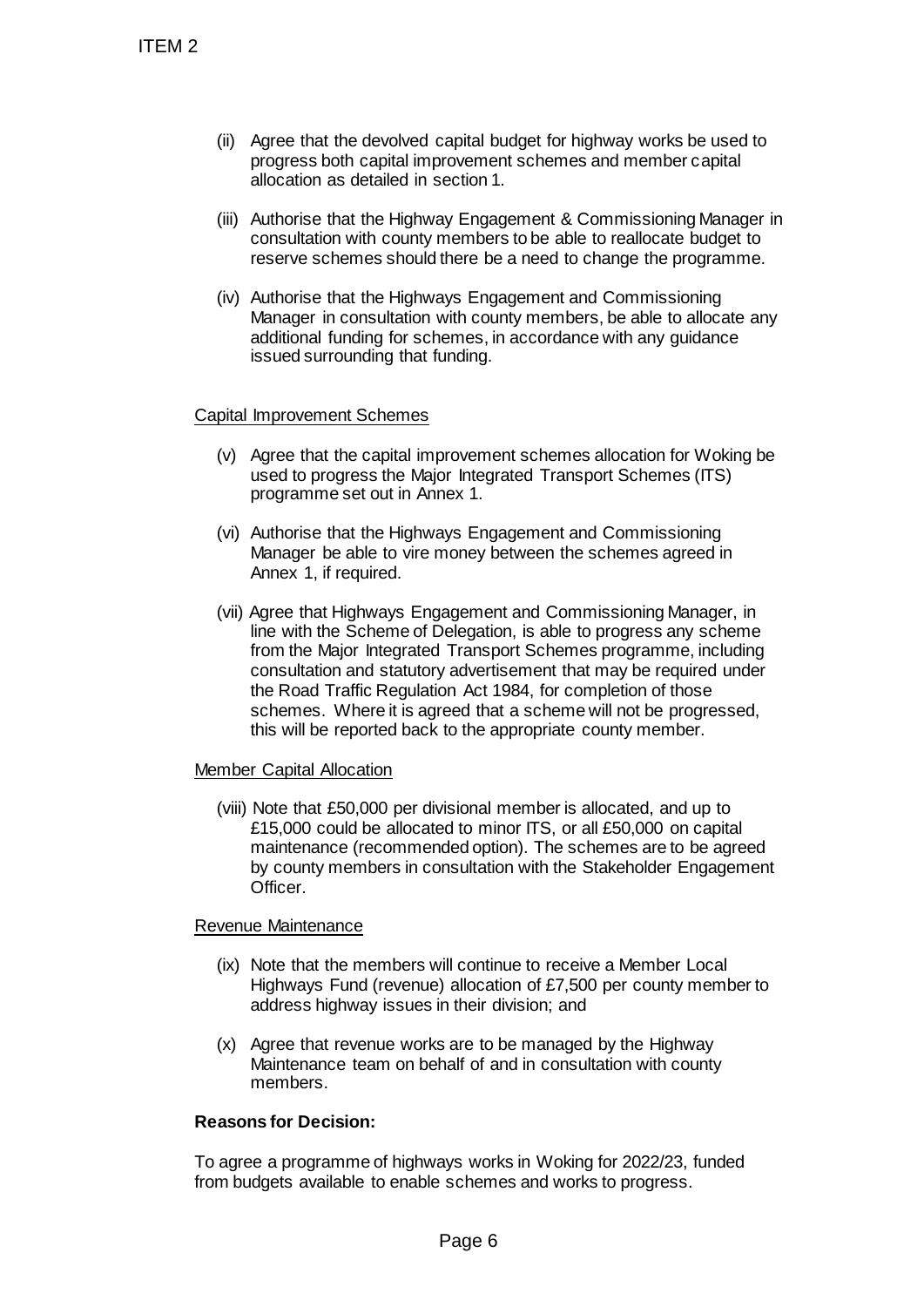### **38/21 WOKING PARKING REVIEW - INCLUDING EVCHARGING BAY LOCATIONS [Item 9]**

**Declarations of Interest:** None

**Officers attending:** Peter Wells, Parking Officer, SCC

#### **Petitions, Public Questions, Statements:** None

The parking officer introduced the report. The projects included had been raised by local residents and councillors and had been discussed with divisional members. All the schemes would be advertised end of May / beginning of June and subject to a 28 day consultation period.

Members were pleased to see the EV charging points identified and listed separately. The Officer was commended for his work.

Members asked about the enforcement of double yellow lines and were assured that Officers from WBC and SCC worked very closely together to ensure that new restrictions were communicated to the enforcement team, who were out and about regularly.

The Joint Committee (Woking) agreed to:

- I. Note the contents of the report.
- II. Note that, subject to agreement with divisional members, the county council will advertise its intention to make an order under the relevant parts of the Road Traffic Regulation Act 1984 to impose the waiting and on street parking restrictions in Woking as shown on the drawings in annex A and that if no objections are maintained, the orders are made.
- III. Note that, if there are unresolved objections, they will be dealt with in accordance with the county council's scheme of delegation by the parking strategy and implementation team manager, in consultation with the appropriate county councillor.
- IV. Note the location of the next five parking bays identified for conversion into on-street Electric Vehicle charging points. These locations are listed in each County Councillors division of this report and displayed in their own set of drawings. There is one location in Goldsworth East and Horsell. One in The Byfleets. One in Woking North and two in the Woking South divisions. ITEM 2<br>
FIRM 2<br>
Hone<br>
ells, Parking Officer, SCC<br>
Statements: None<br>
the report. The projects included had been<br>
nemes would be advertised end of May /<br>
hemes would be advertised end of May /<br>
to a 28 day consultation perio

Reasons for decision:

The waiting restrictions as detailed in Annex A will make a positive impact towards:-